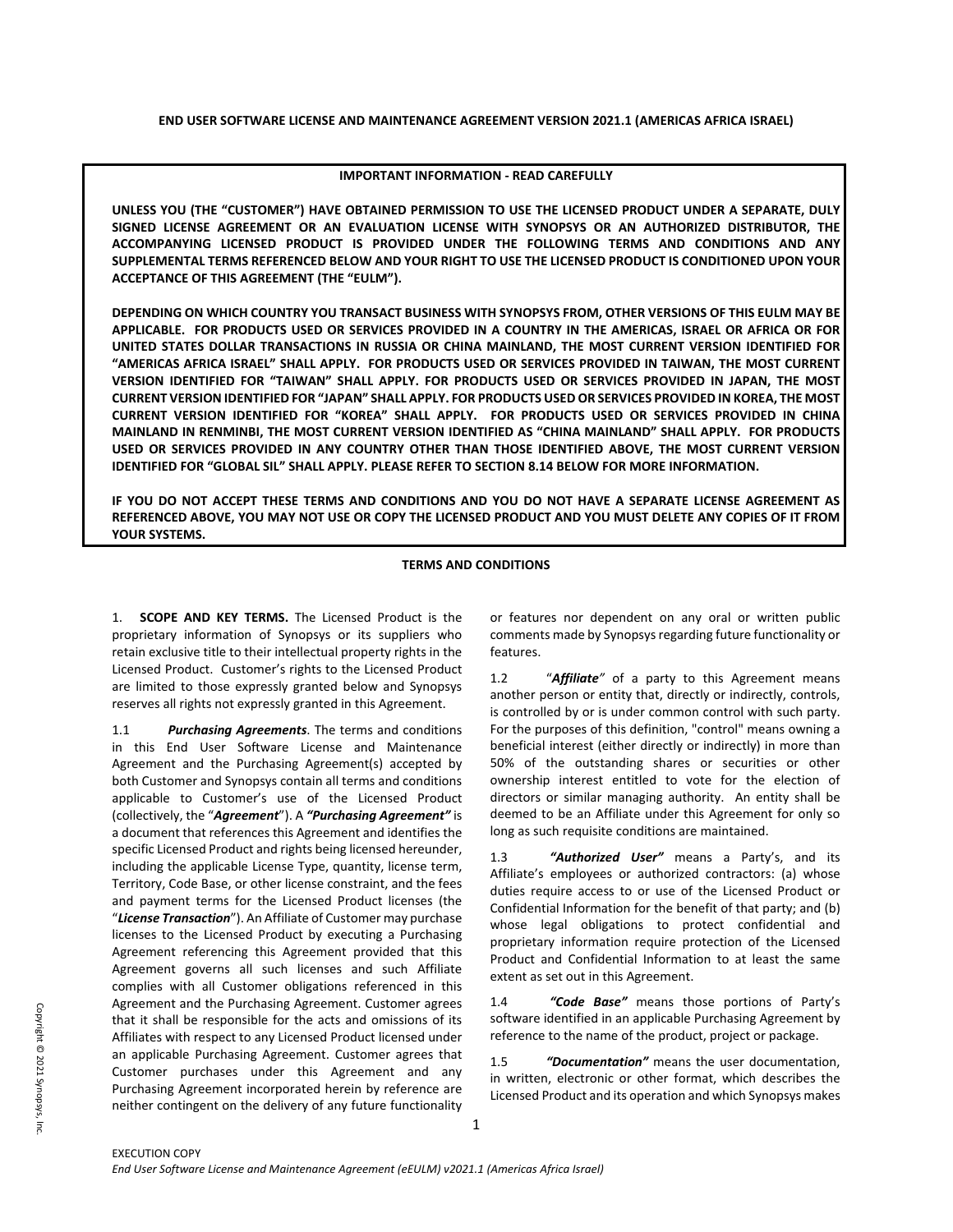generally available to its licensed customers for use with the Licensed Product.

1.6 *"License Type"* means the usage rights purchased under the applicable Purchasing Agreement. License Types offered by Synopsys from time to time can be found at: [https://www.synopsys.com/company/legal/software](https://www.synopsys.com/company/legal/software-integrity/license-types.html)[integrity/license-types.html.](https://www.synopsys.com/company/legal/software-integrity/license-types.html) 

1.7 *"Licensed Product"* means the specific products (including hosted products designated as "Subscription Services" in the Purchasing Agreement) provided by Synopsys and listed in a Purchasing Agreement and (a) all related Documentation, and (b) all updates (including Licensed Product Updates), modifications and maintenance services provided to Customer. An overview of the product packages included in the Licensed Product identified in the applicable Purchase Agreement are posted at: [https://www.synopsys.com/software-integrity.html.](https://www.synopsys.com/software-integrity.html) 

1.8 "*Licensed Product Updates*" means features and functionalities of Licensed Products which may be updated from time to time, including but not limited to updated protocols for Defensics; updated checkers for Coverity; updated definitions of, and metadata from open source and vulnerabilities related to Open Source Software for applicable Black Duck labeled products; and updated vulnerability definitions for Seeker.

1.9 "**Plug-In**" means additional functionality or features available to an end user through a standalone component used in conjunction with a Licensed Product.

1.10 "*Territory*" means the specific country(ies) or geographical areas identified in the applicable Purchasing Agreement to which Customer's usage of the Licensed Product is limited.

1.11 "**Hosting Services**" shall have the meaning set forth in the Hosting Services Addendum.

# 2. **LICENSE.**

2. 1 *License Grant*. Subject to Customer's compliance with this Agreement, Synopsys grants Customer a nonexclusive, non-transferable license, solely during the license term and in the Territory set out in the applicable Purchasing Agreement, to (a) use and operate the Licensed Product to the extent permitted by Customer's payment of applicable fees, solely for the purpose of developing, analyzing, building or testing the Code Base, or other license constraint identified in such Purchasing Agreement, and (b) copy the Licensed Product as reasonably necessary to exercise the license rights granted in subsection (a), including making a reasonable number of copies for backup and archival purposes.

### 2. 2 *Transaction Taxes*; **Withholding Taxes**.

a. Fees payable to Synopsys under this Agreement are exclusive of any transaction taxes (including sales, use, consumption, value-added and similar transaction based taxes) which may be imposed, in accordance with applicable

laws, as a result of the licenses granted by Synopsys to Customer. Customer agrees to bear or reimburse Synopsys for all such transaction taxes. Taxes and duties are based on where the Licensed Product is electronically delivered and where Services are delivered. Applicable sales tax will be included on invoices for Licensed Products and / or Services. Invoices for Licensed Products and / or Services are issued upon Customer execution of the applicable Purchasing Agreement.

b. If an amount payable hereunder is subject to deduction of any legally imposed income withholding tax, then: (i) Customer may deduct and withhold from the total amount due Synopsys an amount not exceeding the amount of withholding permitted under the domestic laws of the applicable jurisdiction or any applicable income tax treaty; and (ii) Customer shall remit such withheld sums to the applicable taxing authority on behalf of Synopsys. Customer shall obtain official receipts issued by the appropriate taxing authority or other official documentation evidencing payment thereof and shall provide such documentation to Synopsys to establish that any such withholding taxes had been paid within a reasonable period of time, but in any event within sixty (60) days after the payment made to Synopsys from which such withholding tax payment was withheld. Customer shall provide reasonable cooperation to Synopsys in obtaining tax exemption for withholding tax under Customer's local country procedures and/or attempting to recover any taxes withheld in excess of the amount required by law. Customer shall have no recourse against Synopsys for withholding taxes, including, but not limited to, primary payment or reimbursement, unless Customer shall have deducted such withholding taxes paid to the relevant authorities at the time of remittance and provided Synopsys with such official documentation of Customer's payment of such taxes to the applicable authorities in accordance with this Section.

2. 3 *Conditions*. The rights granted to Customer above are conditional upon Customer's compliance with the following obligations:

a. Customer will not copy Synopsys' Licensed Products or Documentation, in whole or in part, except as expressly authorized in this Agreement.

b. Customer will not transfer, assign, lease, lend or rent Synopsys' Licensed Products or Documentation, use them to provide service bureau, time-sharing or other services, or otherwise provide or make the functionality thereof available to third parties except as expressly authorized in this Agreement.

c. Customer will not disassemble, decompile, reverse engineer, modify or create derivative works of the Licensed Products or Documentation nor permit any third party to do so, except to the extent such restrictions are prohibited by applicable mandatory local law.

d. Customer will not allow access or use of the Licensed Products by, and will not display the Licensed Products user interfaces to anyone other than the Authorized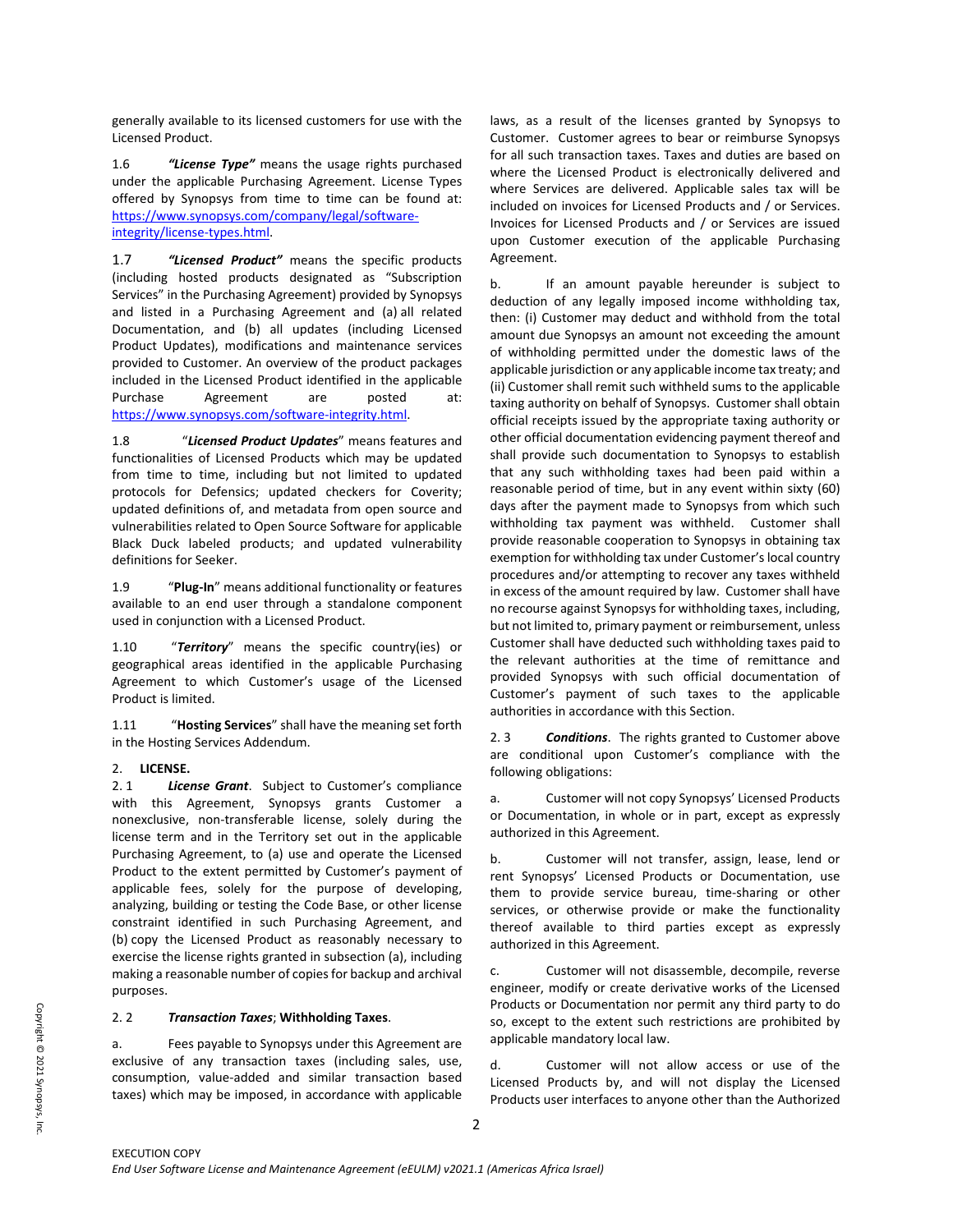Users without Synopsys's prior written consent.

e. Customer will not disclose to any third party any comparison of the results of operation of the Licensed Products with other products.

f. Customer will not delete or in any manner alter the copyright, trademark or other proprietary rights notices appearing on the Licensed Product as delivered by Synopsys. Customer will reproduce such notices on all copies Customer is authorized to make of the Licensed Product.

g. Customer's use of the Licensed Product is timelimited to the licensed term set out in the applicable Purchasing Agreement, and such use and access may be monitored and regulated through a license management tool (the "**License Manager**") and a Licensed Product Updates tool. The License Manager will report such data (collectively, "**License Manager Data**") to Synopsys. Customer will not install or use the Licensed Product in a manner that circumvents or interferes with the operation of the License Manager, the Licensed Product Updates tool or any other technological measure that controls access to the Licensed Product. Some configurations may require the License Manager or the Licensed Product Updates tool to be installed only on designated servers. For those configurations, Synopsys will support two changes to the designated servers during any twelve-month period upon prior written notice.

h. For telemetry data, Synopsys' Use and Compliance Data Policy is posted at: [https://www.synopsys.com/company/legal/software](https://www.synopsys.com/company/legal/software-integrity/use-compliance-data-policy.html)[integrity/use-compliance-data-policy.html.](https://www.synopsys.com/company/legal/software-integrity/use-compliance-data-policy.html)

2.4. *Applicable Fees, Taxes and Delivery.* All applicable fees are owed upon the effective date of the Purchasing Agreement, are non-refundable upon such date, and are payable in accordance with the payment schedule set out in the Purchasing Agreement. All past due amounts will incur interest at a rate of 1.5% per month or the maximum rate permitted by law, whichever is less. If Customer does not pay an amount by the scheduled due date, Synopsys will have the right to withhold the delivery of the license keys and / or terminate the Purchase Agreement and accelerate the due date of all remaining payments. In the foregoing event, Customer will owe the entire outstanding balance as soon as Customer receives written notice from Synopsys that payment is overdue. Fees payable are net amounts, without deduction for taxes or duties. Customer will pay taxes and duties (including but not limited to sales, use and withholding taxes) associated with its purchases under the Purchasing Agreement, except for Synopsys' net income taxes. Taxes and duties are based on where the Licensed Products are electronically delivered and where Services are delivered. Applicable sales tax will be included on invoices for Licensed Products and / or Services. Invoices for Licensed Products and /or Services are issued upon Customer's execution of the Purchasing Agreement. Where practical, Synopsys will deliver the Licensed Products electronically and delivery will be deemed to occur upon the Licensed Products being available

for electronic download*.* Delivery of any tangible media will be made F.O.B. point of shipment.

2.5. *Offsite Contractors.* Customer may allow Authorized Users that are offsite contractors to access and use the Licensed Products solely for Customer's benefit in accordance with this Agreement provided that: (a) Customer is responsible for the acts and omissions of its offsite contractors with respect to any Licensed Product licensed under this Agreement; (b) Customer ensures that the Licensed Products are completely and irretrievably uninstalled from any offsite contractor's equipment and premises (except for those modules necessary to view results and other data generated from using the Licensed Product) immediately upon completion of the offsite contractor's services requiring use of the Licensed Products; and (c) Customer has a written agreement in place with the offsite contractor requiring that the offsite contractor protect the Licensed Product, Confidential Information and intellectual property at least to the same extent as set forth in this Agreement. Customer acknowledges that Synopsys has no warranty or other obligations to Customer's offsite contractors.

2.6. *Licensed Product Updates.* Customers with licenses to Licensed Products are granted the right to use, as part of the Licensed Products, such Licensed Product Updates as and when they are made generally available to Synopsys' end user customers who have purchased such maintenance/support offering and for such term as indicated in the applicable Purchasing Agreement. This Agreement does not otherwise permit Customer to obtain and use Licensed Product Updates.

2.7. *Special Terms for Third Party Software*. The Licensed Product may contain open source or community source software ("*Open Source Software*") provided under separate license terms (the "*Open Source License Terms*"). The applicable Open Source License Terms are identified in a directory named "Licenses" provided with the delivery of the Licensed Product. Customer's use of the Open Source Software in conjunction with the Licensed Product in a manner consistent with the terms of this Agreement is permitted, however, Customer may have broader rights under the applicable Open Source License Terms and nothing in this Agreement is intended to impose further restrictions on Customer's use of the Open Source Software. Open Source Software is provided "AS-IS", WITHOUT ANY WARRANTY OF ANY KIND, AND SYNOPSYS FURTHER DISCLAIMS ALL OTHER WARRANTIES, EXPRESS, IMPLIED OR STATUTORY, WITH RESPECT TO OPEN SOURCE SOFTWARE, INCLUDING BUT NOT LIMITED TO THE IMPLIED WARRANTIES OF NONINFRINGEMENT, MERCHANTABILITY, AND FITNESS FOR A PARTICULAR PURPOSE. NEITHER SYNOPSYS NOR THE LICENSORS OF OPEN SOURCE SOFTWARE SHALL HAVE ANY LIABILITY FOR ANY DIRECT, INDIRECT, INCIDENTAL, SPECIAL, EXEMPLARY, OR CONSEQUENTIAL DAMAGES (INCLUDING WITHOUT LIMITATION LOST PROFITS), HOWEVER CAUSED AND ON ANY THEORY OF LIABILITY, WHETHER IN CONTRACT, STRICT LIABILITY, OR TORT (INCLUDING NEGLIGENCE OR OTHERWISE) ARISING IN ANY WAY OUT OF THE USE OR DISTRIBUTION OF THE OPEN SOURCE SOFTWARE, EVEN IF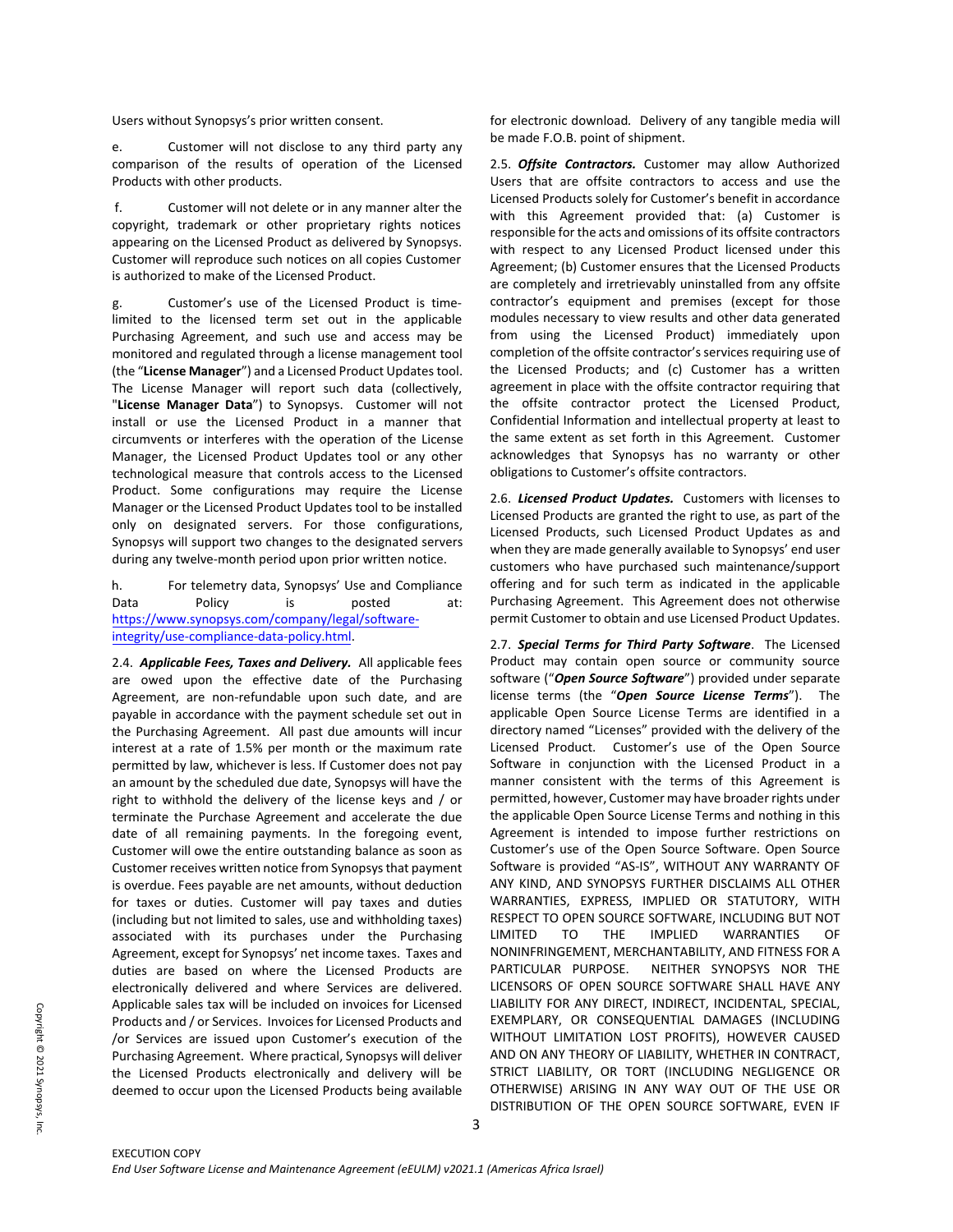ADVISED OF THE POSSIBILITY OF SUCH DAMAGES. Copyrights to Open Source Software are held by the copyright holders indicated in the copyright notices in the corresponding source files.

2.8. *Feedback and Analytics*. Customer may choose to, but is not required to, provide suggestions, data, feedback and other information to Synopsys, its subcontractors or authorized distributors regarding possible improvements in the operation, functionality or use of Synopsys' Licensed Products ("*Feedback*"). Customer hereby grants to Synopsys, its subcontractors and authorized distributors, a nonexclusive, perpetual, irrevocable, royalty-free and fully paid up license to use, copy, display, modify, create derivative works of and distribute any Feedback, and to make, have made, use, lease, sell, offer for sale, import, export or otherwise transfer any Synopsys product offering covered by any intellectual property rights in such Feedback solely for the purpose of (i) improving the operation, functionality or use of its existing and future product offerings and commercializing such offerings; and (ii) publishing aggregated statistics about software quality, provided that no data in any such publication can be used to specifically identify Customer or Customer's software code.

2.9. *Keys and Access*. Synopsys agrees to provide Customer those authorization keys and/or passwords, which are necessary to permit Customer to gain access to the Licensed Product made available to Customer for the Licensed Product which has been properly licensed to Customer in accordance with this Agreement. Notwithstanding anything to the contrary in this Agreement, Customer hereby acknowledges that Customer shall have no right or license to any software made available to Customer which has not been properly licensed to Customer pursuant to this Agreement or the applicable Purchasing Agreement, or that has been included therein solely as a matter of convenience, and that Customer agrees not to attempt to gain access to, or permit any third party to attempt to gain access to, such software.

2.10. *Plug***-Ins**. For Customers with valid licenses to the Licensed Products, Customer is hereby granted the right to use, in conjunction with the Licensed Products, Plug-Ins made available for use with the Licensed Products. No additional Purchasing Agreements are required in connection with the use of such Plug-Ins. Customer's right to use such Plug-Ins is provided under the terms of this Agreement, including the license grant set forth in Section 2.1 of this Agreement. Any obligation of Synopsys under Sections 4.1 and 5.1 hereof, and its obligations to provide Maintenance Services regarding Plug-Ins, shall apply only to the extent that such Plug-In has been developed by Synopsys or implemented for Customer by Synopsys and shall not extend to any conditions arising from Customer's environment or changes made by any third party programs that such Plug-In is used in conjunction with ("Modified Plug-Ins"). ALL MODIFIED PLUG-INS ARE PROVIDED AS-IS", WITHOUT ANY WARRANTY OF ANY KIND. SYNOPSYS AND ITS PARTNERS, SUPPLIERS AND DISTRIBUTORS DISCLAIM ALL OTHER WARRANTIES, EXPRESS, IMPLIED OR STATUTORY, WITH RESPECT TO SUCH MODIFIED PLUG-IN,

INCLUDING BUT NOT LIMITED TO THE IMPLIED WARRANTIES OF NONINFRINGEMENT, MERCHANTABILITY, AND FITNESS FOR A PARTICULAR PURPOSE. SYNOPSYS AND ITS PARTNERS, SUPPLIERS AND DISTRIBUTORS DISCLAIM ALL LIABILITY UNDER THIS AGREEMENT WITH RESPECT TO ANY MODIFIED PLUG-IN.

## 3. **CONFIDENTIALITY.**

3.1. *Confidential Information. "Confidential Information"* means: (a) each party's software products, in byte code or source code form; (b) any authorization keys and passwords delivered in order to operate such products; (c) Documentation, product road maps and development plans, and product pricing information; (d) any business, technical or training information of a party that, if disclosed in writing, is marked "confidential" or "proprietary" at the time of disclosure, or, if disclosed orally, is identified as "confidential" or "proprietary" at the time of disclosure, and is summarized in a writing sent by the disclosing party to the other party within thirty (30) days of such disclosure or, without a marking requirement where the receiving party knows or reasonably should understand the disclosure to be confidential or trade secret information; and (e) Customer specific terms and pricing set forth in any quotation, Purchasing Agreement or this Agreement.

3.2. *Exclusions*. Confidential Information does not include information that: (a) is or becomes generally known or available to the public through no act or omission of the party receiving Confidential Information ("*Receiving Party*"); (b) is rightfully known by the Receiving Party prior to receiving such information from the other party ("*Disclosing Party*") and without restriction as to use or disclosure; (c) is independently developed by the Receiving Party without use of the Disclosing Party's Confidential Information and without breach of this Agreement; or (d) is rightfully received by the Receiving Party from a third party without restriction on use or disclosure. The existence of this Agreement and the nature of the business relationship between the parties are not considered Confidential Information.

3.3. *Use and Disclosure Restrictions*. Receiving Party will not use the Disclosing Party's Confidential Information except as necessary to exercise the rights granted under this Agreement or to evaluate opportunities to license additional Licensed Products pursuant to this Agreement, and will not disclose such Confidential Information to any person or entity except to its Authorized Users. Without limiting the generality of the foregoing, Customer agrees that it will not post the Licensed Product, the Documentation, or any screenshots of the Licensed Product or results generated by the Licensed Product, on any network that is accessible by anyone other than the Authorized Users. The foregoing obligations will not restrict either party from disclosing Confidential Information of the other party: (a) pursuant to the order or requirement of a court, administrative agency, or other governmental body, provided that the party required to make such a disclosure gives reasonable notice to the other party to contest such order or requirement; and (b) on a confidential basis to its legal or financial advisors that need to know in order to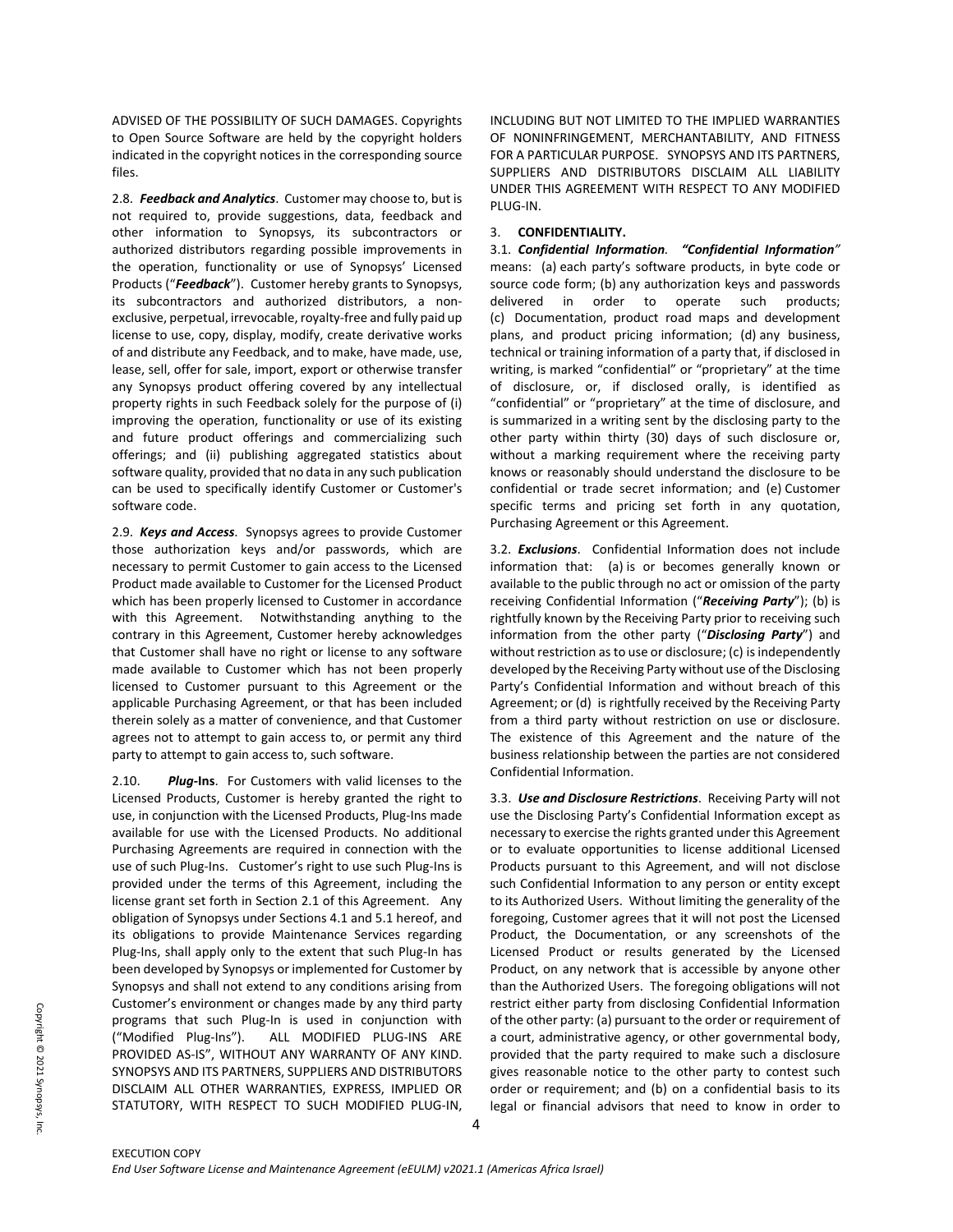provide business advice to such party. In addition, each party may disclose the terms and conditions of this Agreement: (i) as required under applicable securities regulations; and (ii) on a confidential basis to present or future providers of venture capital and potential private investors in or acquirers of such party.

3.4. *Right of Equitable Relief*. The parties acknowledge that violations of the obligations of this Agreement may cause the non-breaching party irreparable injury for which an adequate remedy at law may not be available. Therefore, the nonbreaching party shall be entitled to seek all remedies that may be available under equity, including immediate injunctive relief, in addition to whatever remedies may be available at law.

## 4. **WARRANTY**.

4.1. *Limited Licensed Product Warranty*. Subject to the remainder of this Section 4, for a period of ninety (90) days from earlier of the date that the Licensed Product is first made available to Customer for download or Customer's first receipt of the Licensed Product pursuant to an Purchasing Agreement, Synopsys represents and warrants that, (a) the media on which the Licensed Product is delivered will be free of defects in material and workmanship, (b) the Licensed Product will substantially conform to the functional specifications set forth in the applicable Documentation, and (c) it has used commercially available virus-detection software to scan the Licensed Product, and it has not knowingly introduced into the Licensed Product any virus, Trojan horse, trap door, or other code that is intended to cause harm to the Code Base or other systems.

4.2. *Sole Remedy*. If, during the warranty period set forth in Section 4.1, Synopsys receives written notice from Customer of non-conformity of the Licensed Product with the warranty set forth in Section 4.1, Synopsys will, as Customer's sole and exclusive remedy and Synopsys' entire liability for such nonconformity: (a) deliver a correction or workaround for the non-conformity; or (b) if Synopsys is unable to deliver such a correction or workaround, provide written notice to Customer and, upon Customer's return or confirmed destruction of all copies of the non-conforming Licensed Product to Synopsys, refund the license fees paid by Customer for such nonconforming Licensed Product. THE FOREGOING STATES CUSTOMER'S SOLE AND EXCLUSIVE REMEDY FOR WARRANTY CLAIMS RELATED TO THE LICENSED PRODUCT.

4.3. *Disclaimer*. Synopsys does not warrant that the Licensed Product will meet Customer's requirements, that the Licensed Product will operate in combinations with equipment, devices, software or systems provided by persons other than Synopsys, that the operation of the Licensed Product will be error-free or uninterrupted, or that the Licensed Product will discover all open source or third-party code, potential license conflicts, errors and vulnerabilities that may reside in the Code Base. EXCEPT AS EXPRESSLY SET FORTH IN THIS AGREEMENT, SYNOPSYS AND ITS SUPPLIERS DISCLAIM ALL OTHER WARRANTIES, CONDITIONS AND REPRESENTATIONS, EXPRESS, IMPLIED OR STATUTORY, INCLUDING THOSE

RELATED TO MERCHANTABILITY, FITNESS FOR A PARTICULAR PURPOSE, SATISFACTORY QUALITY, ACCURACY OR COMPLETENESS OF RESULTS, CONFORMANCE WITH DESCRIPTION, AND NON-INFRINGEMENT. SYNOPSYS AND ITS SUPPLIERS SPECIFICALLY DISCLAIM ALL IMPLIED WARRANTIES, CONDITIONS AND REPRESENTATIONS ARISING OUT OF COURSE OF DEALING, USAGE OR TRADE.

## 5. **INDEMNIFICATION**.

5.1. *Infringement Indemnity*. Synopsys will defend or settle any action brought against Customer by paying all costs, damages and reasonable attorneys' fees that are finally awarded against Customer to the extent those amounts are based upon a third party claim that the Licensed Product, as provided by Synopsys to Customer under this Agreement and used in accordance with this Agreement, directly infringes any U.S. patent, or copyright or misappropriates any U.S. trade secret. However, Synopsys' obligations under this Section 5 are subject to the following conditions: (a) Customer must promptly notify Synopsys in writing of the action; (b) Customer grants Synopsys sole control of the defense and settlement of the action; and (c) Customer must provide Synopsys, at Synopsys' expense, with all assistance, information and authority reasonably requested for the defense and settlement of the action. Synopsys will not be responsible for any compromise made or expense incurred without its consent. If use of any of the Licensed Product is, or in Synopsys' reasonable opinion is likely to be, the subject of an action specified in this Section 5.1, Synopsys may, at its sole option and at no additional charge: (i) procure for Customer the right to continue using such Licensed Product; (ii) replace or modify such Licensed Product so that it is noninfringing and substantially equivalent in function to the original Licensed Product; or (iii) if options (i) and (ii) above are not accomplished despite Synopsys' reasonable efforts, terminate Customer's rights and Synopsys' obligations hereunder with respect to such Licensed Product and refund the unamortized portion of the license fees paid for such Licensed Product, based upon a straight-line depreciation over the term of the license commencing as of the date Customer received such Licensed Product.

5.2. *Exclusions*. Notwithstanding the terms of Section 5.1, Synopsys will have no liability for any infringement or misappropriation action or claim of any kind to the extent that it results from: (a) modifications to the Licensed Product made by a party other than Synopsys, if the infringement or misappropriation would not have occurred but for such modifications; (b) the combination, operation or use of the Licensed Product with equipment, devices, software, systems or data not supplied by Synopsys, if the infringement or misappropriation would not have occurred but for such combination, operation or use; (c) Customer's failure to use the updated or modified Licensed Product provided by Synopsys to avoid infringement or misappropriation; (d) Synopsys' compliance with any designs or specifications provided by Customer; and/or (e) Customer's use of the Licensed Product other than as authorized by this Agreement.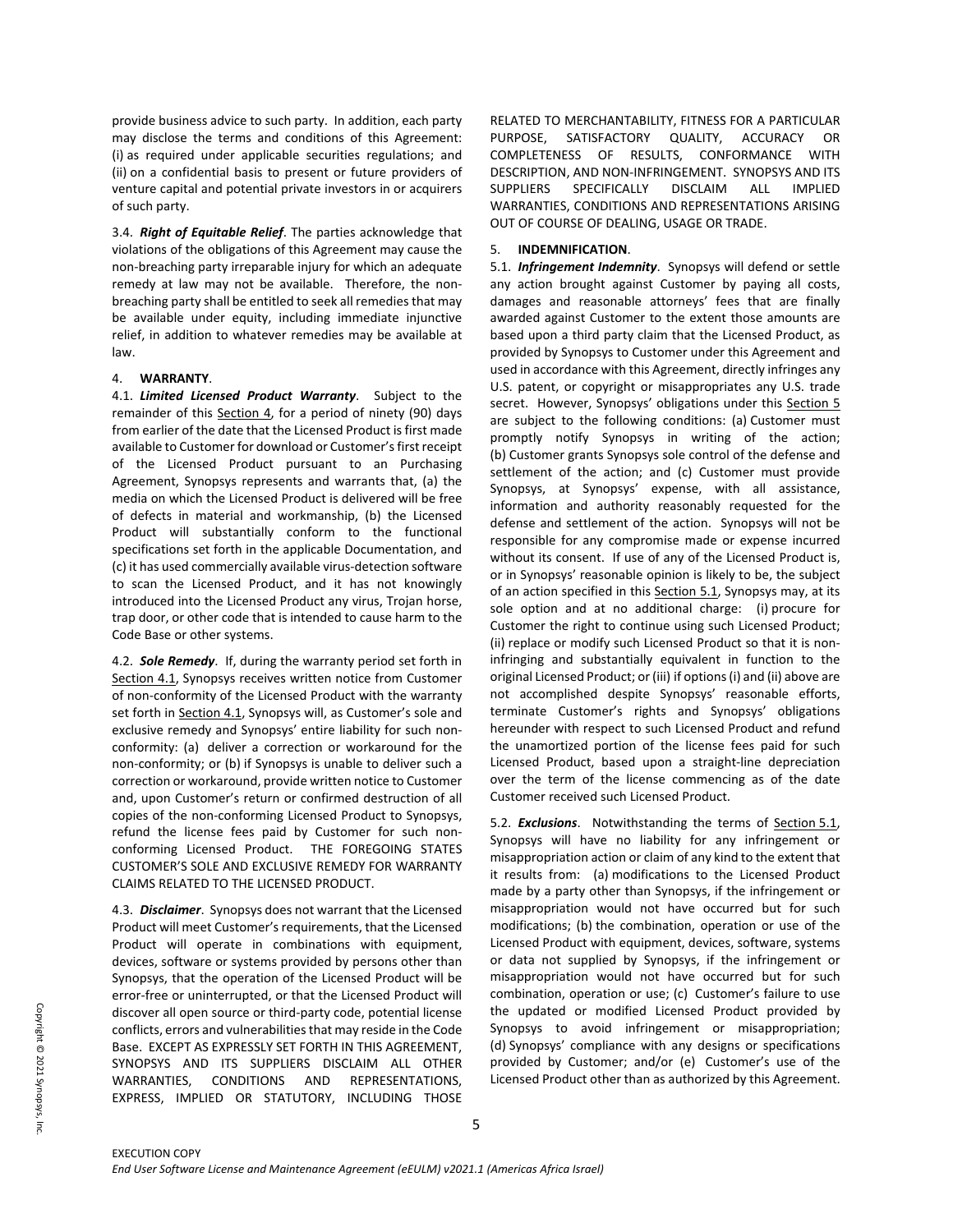5.3. *Sole Remedy*. THE PROVISIONS OF THIS SECTION 5 SET FORTH SYNOPSYS' SOLE AND EXCLUSIVE OBLIGATIONS, AND CUSTOMER'S SOLE AND EXCLUSIVE REMEDIES, WITH RESPECT TO INFRINGEMENT OR MISAPPROPRIATION OF INTELLECTUAL PROPERTY RIGHTS OF ANY KIND. EXCEPT AS SET FORTH ABOVE, SYNOPSYS AND ITS SUPPLIERS DISCLAIM ALL IMPLIED OBLIGATIONS WITH RESPECT TO INTELLECTUAL PROPERTY INDEMNIFICATION.

### 6. **LIMITATION OF LIABILITY.**

6.1. *Exclusion of Damages*. Notwithstanding anything to the contrary, this Agreement does not limit liability due to death or personal injury caused by gross negligence, or liability due to fraudulent misrepresentations or willful misconduct, or liability arising from breaches of confidentiality obligations or license grants or conditions hereunder. SUBJECT TO THE FOREGOING SENTENCE, IN NO EVENT WILL EITHER PARTY, OR ITS SUPPLIERS, BE LIABLE TO THE OTHER FOR ANY SPECIAL, INCIDENTAL, PUNITIVE, INDIRECT OR CONSEQUENTIAL DAMAGES (INCLUDING LOSS OF USE, DATA, BUSINESS OR PROFITS, REVENUE, GOODWILL, ANTICIPATED SAVINGS) OR FOR THE COST OF PROCURING SUBSTITUTE PRODUCTS OR SERVICES ARISING OUT OF THIS AGREEMENT, WHETHER BASED UPON CONTRACT, WARRANTY, TORT (INCLUDING NEGLIGENCE), FAILURE OF A REMEDY TO ACCOMPLISH ITS PURPOSE, STRICT LIABILITY OR OTHERWISE, AND EVEN IF ADVISED OF THE POSSIBILITY OF SUCH DAMAGES. Customer acknowledges that Synopsys would not be able to provide the Licensed Product without the limitations set forth in this Section 6. Customer may have other rights under applicable mandatory local laws. This Agreement does not change Customer's rights under applicable mandatory local laws if such laws do not permit it to do so.

6.2. *Cap on Liability*. IN NO EVENT WILL SYNOPSYS, ITS AFFILIATES OR ITS SUBSIDIAIRIES, OR ITS SUPPLIERS' AGGREGATE LIABILITY UNDER THIS AGREEMENT, OR RELATING TO ITS SUBJECT MATTER, EXCEED WITH RESPECT TO ANY LICENSED PRODUCT, THE AMOUNT PAID BY CUSTOMER FOR THE LICENSED PRODUCT GIVING RISE TO THE CLAIM, AND WITH RESPECT TO SERVICES, THE AMOUNT PAID BY CUSTOMER FOR THE SERVICES GIVING RISE TO THE CLAIM.

### 7. **EXPIRATION AND TERMINATION.**

7.1. *Term of Agreement*. The term of this Agreement shall begin on the Effective Date of this Agreement and will end when this Agreement is terminated by either party in accordance with this Section 7.

7.2. *Term of Purchasing Agreement*. Each Purchasing Agreement will have its own term, as indicated by the License Term applicable to the Licensed Product licensed under such Purchasing Agreement.

7.3. *Termination for Breach.* Either party will have the right to terminate this Agreement or any Purchasing Agreement if the other party breaches any material term of the Agreement or Purchasing Agreement, as the case may be, and if such breach is capable of cure, the breaching party fails to cure such breach within thirty (30) days after receiving written notice thereof. Either party will have the right to terminate this Agreement if the other becomes insolvent or makes an assignment for the benefit of creditors, or a trustee or receiver is appointed for such other party or for a substantial part of its assets, or bankruptcy, reorganization or insolvency proceedings shall be instituted by or against such other party. Termination of this Agreement under this Section 7 terminates all Purchasing Agreements and Licensed Product licenses granted hereunder.

7.4. *Effect of Termination or Expiration*. Upon termination or expiration of this Agreement or a Purchasing Agreement, all Licensed Product licenses and rights to use Confidential Information that are granted thereunder shall terminate. Upon termination of this Agreement or expiration of the license term in any Purchasing Agreement, Customer will: (a) promptly return to Synopsys or destroy the applicable Licensed Product and Confidential Information and all copies and portions thereof, in all forms and types of media; and (b) promptly pay all fees owing up to the date of termination.

7.5. *Survival*. Sections 1, 2.3, 2.5, 2.6, 3, 4.3, 5.3, 6, 7.2, 7.3 and 8 of the Agreement, Section 6 of the SDK Addendum, and the Special Terms Addendum and the Hosting Services Addendum, will survive the termination or expiration of this Agreement or of any Purchasing Agreement.

# 8. **GENERAL**.

8.1. *Ownership of IP Rights.* Synopsys, Inc. and its licensors own all patent rights, copyrights, trade secret rights, mask works, and trademark rights (including service marks and trade names), and any applications for these rights, in all countries ("**Intellectual Property Rights**") in the Licensed Products and the Documentation. Customer's only rights in the Licensed Products and the Documentation are the rights expressly granted in this Agreement; all other rights are reserved by Synopsys. Synopsys's licensors are third-party beneficiaries of, and thus may enforce against Customer, the license restrictions and confidentiality obligations in this Agreement with respect to their intellectual property and proprietary information.

8.2. *"Maintenance Services"* means any standard Synopsys maintenance and support services (excluding onsite support or consulting services referenced in Section 8.3 below) related to the Licensed Product, where such services shall be governed by the applicable Synopsys Maintenance Services terms attached to this Agreement. Except as indicated on an applicable Purchasing Agreement, fees for Licensed Products include Synopsys Standard Maintenance Services for the duration of the license term applicable to such Licensed Products. In the event that the Synopsys Maintenance Services Terms are not included herein (as an addendum hereto or otherwise), the terms for Synopsys Maintenance Services are hereby incorporated herein by references, and are available and at:

[https://www.synopsys.com/company/legal/software](https://www.synopsys.com/company/legal/software-integrity/end-user-licenses.html.)[integrity/end-user-licenses.html.](https://www.synopsys.com/company/legal/software-integrity/end-user-licenses.html.)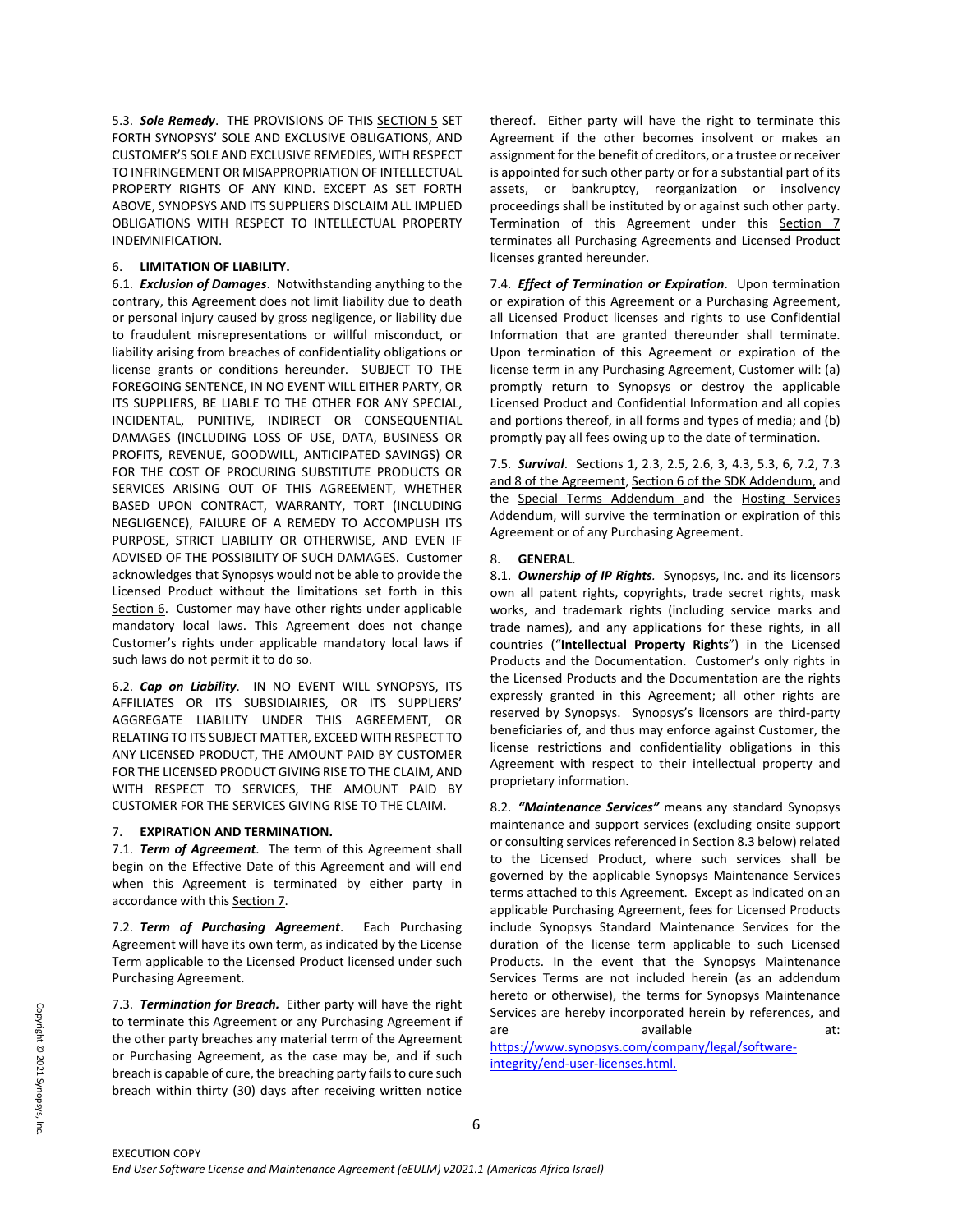8.3. *Onsite Support Services; Customer Success; Hosting Services***.** If Synopsys provides any Services (as defined in the attached Onsite Support Services Terms Addendum, and excluding Maintenance Services referenced in Section 8.1 above) to Customer, the Services shall be governed by the attached Synopsys Onsite Support Services Terms. In the event that the Synopsys Onsite Support Services Terms are not attached to this Agreement, the terms for Onsite Support Services, are hereby incorporated herein by reference, and are available and at:

### [https://www.synopsys.com/company/legal/software](https://www.synopsys.com/company/legal/software-integrity/onsite-support-services-terms-v2015-1.htmlindex.html)[integrity/onsite-support-services-terms-v2015-](https://www.synopsys.com/company/legal/software-integrity/onsite-support-services-terms-v2015-1.htmlindex.html)

[1.htmlindex.html.](https://www.synopsys.com/company/legal/software-integrity/onsite-support-services-terms-v2015-1.htmlindex.html) Onsite Support Services or Customer Success program services that remain unused at the end of the license term referenced in the applicable Purchasing Agreement will be forfeited and Customer will not be entitled to any refund for unused portions. If Synopsys provides any Hosting Services (as defined in the attached Hosting Services Addendum) to Customer, the Hosting Services will be governed by the attached Hosting Services Addendum.

8.4. *Software Development Kit***.** For some Licensed Products, Synopsys provides a software development kit ("*SDK*") to Customer with the Licensed Product. Use of the SDK shall be governed by the Synopsys SDK terms available at: [https://www.synopsys.com/company/legal/software](https://www.synopsys.com/company/legal/software-integrity/software-development-kit.html)[integrity/software-development-kit.html.](https://www.synopsys.com/company/legal/software-integrity/software-development-kit.html) 

8.5. *Export Control*. Customer agrees that it shall remain familiar and fully compliant with its obligations under any and all laws, statutes, regulations, ordinances of any local, state, federal, national, or other jurisdictional locality, as applicable to the export, import, and/or end-use of the Licensed Product, Services and Maintenance Services. Licensed Products, Services and Maintenance Services sold under this Agreement may be subject to various Export Control Laws and Regulations including but not limited to, U.S. Export Administration Regulations (EAR), the U.S. Office of Foreign Asset Control (OFAC), the European Union (EU) Export Control Regime Regulation (EC) No. 428/2009, and/or the EU Consolidated Sanctions List. Where the Licensed Products or technology is identified as export controlled from a country(ies) of export to (1) the destination country(ies), (2) a restricted/proscribed end user, and/or (3) a restricted end use, a government-issued export license must be obtained prior to fulfillment under this Agreement and in accordance with applicable laws. Customer agrees that Synopsys shall not be required to complete delivery of export controlled products or technology unless and until all required export licenses have been obtained.

8.6. *Assignment*. Customer may not assign this Agreement, or any licenses granted hereunder, in whole or in part, by operation of law or otherwise. Any attempt to so assign without such consent will be void and of no effect. Subject to the foregoing, this Agreement will bind and inure to the benefit of each party's permitted successors and assigns.

8.7. *Governing Law and Jurisdiction*. This Agreement will be governed by and construed in accordance with the laws of the

State of California excluding that body of laws known as conflicts of law. The parties expressly agree that the United Nations Convention on Contracts for the International Sale of Goods will not apply. Any legal action or proceeding arising under this Agreement will be brought exclusively in the federal or state courts located in the Northern District of California and the parties irrevocably consent to the personal jurisdiction and venue therein. Customer agrees that the Uniform Computer Information Transactions Act or any version thereof, adopted by any state, in any form ("*UCITA*"), shall not apply to this Agreement. To the extent that UCITA is applicable, the parties agree to opt out of the applicability of UCITA pursuant to the opt-out provision(s) contained therein.

8.8. *Verification and Audit*. In addition to the License Manager Data collected by the License Manager, Customer will monitor and track access to and use of the Licensed Product. At Synopsys' written request, Customer will furnish Synopsys with (a) a certification signed by an authorized representative of Customer providing user or access information that identifies whether the Licensed Product is being used in accordance with the terms of this Agreement, and (b) log files from any License Manager that regulates access to the Licensed Product. Upon at least thirty (30) days prior written notice, Synopsys may engage, at its expense, an independent auditor to audit Customer's use of the Licensed Product to ensure that Customer is in compliance with the terms of this Agreement and the applicable Purchasing Agreements. Any such audit will be conducted during regular business hours at Customer's facilities and will not unreasonably interfere with Customer's business activities. Customer will provide the auditor with access to the relevant records and facilities. If an audit reveals that Customer has underpaid fees to Synopsys during the period audited, then Synopsys will invoice Customer, and Customer will promptly pay Synopsys for such underpaid fees based on Synopsys's price list in effect at the time the audit is completed. If the underpaid fees exceed five percent (5%) of the license fees paid by Customer for the Licensed Product, then Customer will also pay Synopsys' costs of conducting the audit.

8.9. *Nonexclusive Remedy*. Except as expressly set forth in this Agreement, the exercise by either party of any of its remedies under this Agreement will be without prejudice to its other remedies under this Agreement or otherwise.

8.10. *Force Majeure*. Neither party will be responsible for any failure or delay in its performance under this Agreement (except for any payment obligations) due to causes beyond its reasonable control, including, but not limited to, labor disputes, strikes, lockouts, shortages of or inability to obtain labor, energy, raw materials or supplies, war, terrorism, riot, natural disasters or governmental action.

8.11. *Notices*. All notices required or permitted under this Agreement will be in writing. Notices will be effective upon delivery if delivered in person and upon mailing if delivered by courier service, overnight delivery services or by a form of certified or express mail. Notices affecting this Agreement as a whole will be sent to the address set forth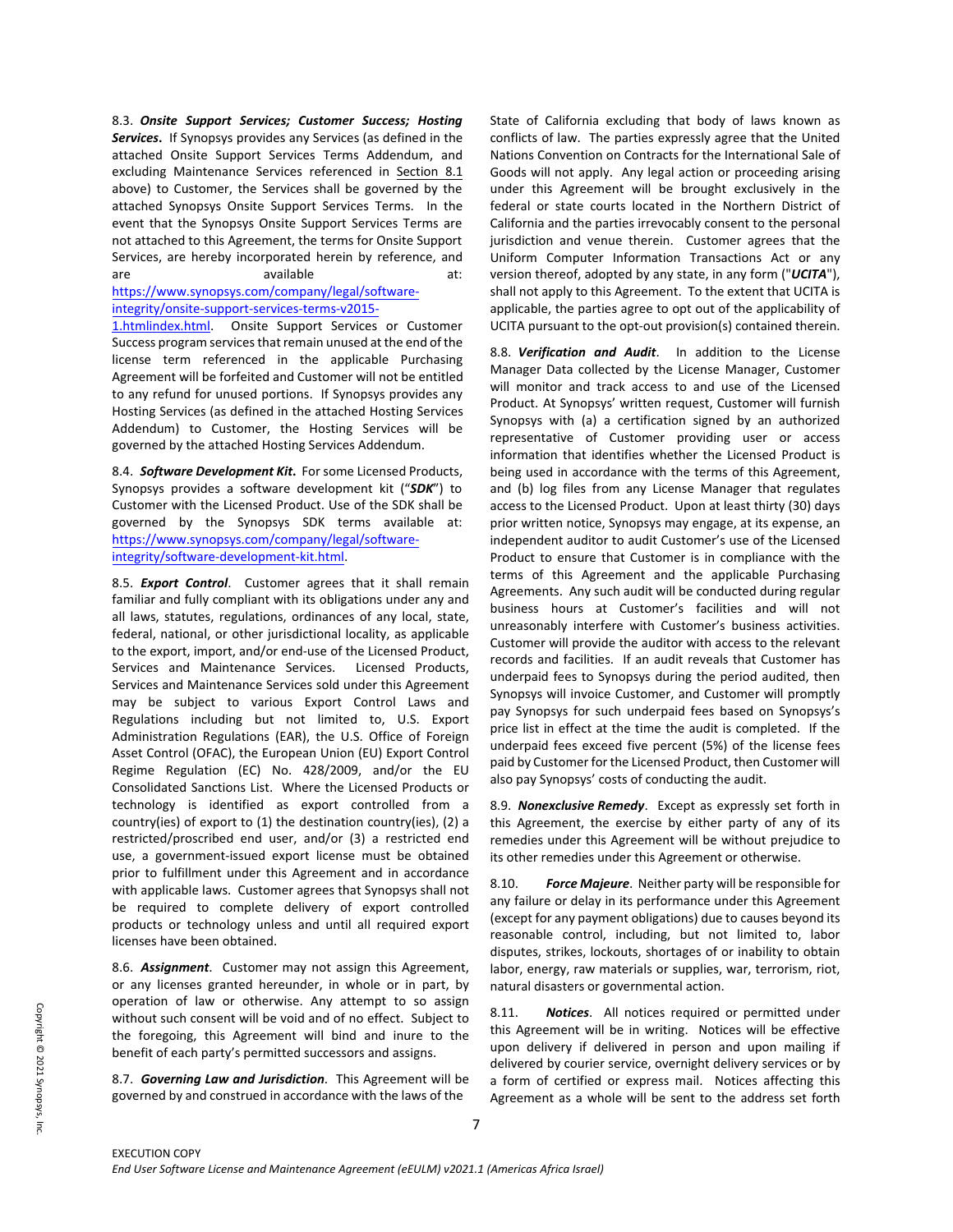above, if any, or to such other address of a party as such party may identify in writing; notices related to a particular transaction will be sent to the primary corporate addresses set forth in the Purchasing Agreement or to such other address as Customer or Synopsys may notify the other party in writing.

8.12. *Entire Agreement; Modification; Interpretation*. This Agreement, including any Addenda hereto and any Statements of Work attached thereto, and all accepted Purchasing Agreements referencing this Agreement, constitute the complete and exclusive understanding and agreement between the parties regarding its subject matter and supersedes all prior or contemporaneous agreements or understandings, written or oral, relating to its subject matter. Customer agrees that additional or different terms on Customer's purchase order shall not apply. Failure to enforce any provision of this Agreement will not constitute a waiver of future enforcement of that or any other provision. Any waiver, modification or amendment of this Agreement will be effective only if in writing and signed by Customer and an authorized representative of Synopsys. If for any reason a court of competent jurisdiction finds any provision of this Agreement invalid or unenforceable, that provision will be enforced to the maximum extent permissible and the other provisions of this Agreement will remain in full force and effect. The word "including" when used in this Agreement will mean including without limitation of the generality of any description, definition, term or phrase preceding that word.

8.13. *Government Users.* If Customer is a branch or agency of the United States Government, or is acquiring any Licensed Product on behalf of any branch or agency of the United States Government, then the following provision applies. The Licensed Products and Documentation are comprised of "commercial computer software" and "commercial computer software documentation," as such terms are used in 48 C.F.R. 12.212, and are provided to the Government (a) for acquisition by or on behalf of civilian agencies, consistent with the policy set forth in 48 C.F.R. 12.212; or (b) for acquisition by or on behalf of units of the Department of Defense, consistent with the policies set forth in 48 C.F.R. 227.7202-1 and 227.7202-3.

8.14. *Synopsys Entities.* Synopsys, Inc. and its whollyowned subsidiaries, including, but not limited to, Synopsys International Limited, Synopsys International Limited Taiwan Branch, Nihon Synopsys, G.K., Synopsys Korea, Inc. and Synopsys Technologies Company Limited, have agreed to their respective rights and obligations regarding the distribution of the Licensed Products and the performance of obligations related to the Licensed Products. You acknowledge that: (a) Synopsys Inc. or any directly or indirectly wholly-owned

subsidiary or branch of Synopsys, Inc. may treat a purchase order addressed to that entity, representative office or branch as having been addressed to the appropriate entity or entities or branch with distribution rights for the geographic region in which the Licensed Products will be used; and (b) delivery will be completed by the Synopsys entity or branch with distribution rights for the geographic region in which the Licensed Products will be used or service will be provided. For products used or services provided in a country in the Americas, Israel or Africa or US dollar transactions in Russia or China Mainland, the distributing Synopsys entity is Synopsys, Inc., based in California, USA. For products used or services provided in Taiwan, the distributing Synopsys entity is Synopsys International Limited Taiwan Branch, based in Taiwan. For products used or services provided in Japan, the distributing Synopsys entity is Nihon Synopsys G. K., based in Japan. For products used or services provided in Korea, the distributing Synopsys entity is Synopsys Korea, Inc., based in Korea. For products used or services provided in China Mainland in Renminbi, the distributing Synopsys entity is Synopsys Technologies Company Limited, based in China Mainland. For products used or services provided in any country other than those identified above, the distributing Synopsys entity is Synopsys International Limited, based in Ireland.

8.15. *Counterparts and Execution*. This Agreement may be executed in counterparts, each of which will be deemed an original, but all of which together will constitute one and the same instrument. An originally executed version of this Agreement or any Exhibit, attachment and subsequent Purchasing Agreement (including, where applicable, a Customer purchase order issued in response to a Purchasing Agreement where such issuance constitutes execution), that is delivered by one party to the other party, as evidence of signature, by facsimile, or by electronic mail after having been scanned as an image file (including, Adobe PDF, TIF, etc.) shall, for all purposes hereof, be deemed an original signature and neither party shall have the right to object to the manner in which the Agreement was executed as a defense to the enforcement of the Agreement.

8.16. *Controlling Language.* This Agreement has been prepared, negotiated and signed in English, and English is the controlling language of this Agreement. Even if any other language version is prepared, including the Japanese version of this document, such version is for convenience purposes only and the English version shall prevail if there is any difference between such version and English version.

#### **END OF TERMS AND CONDITIONS**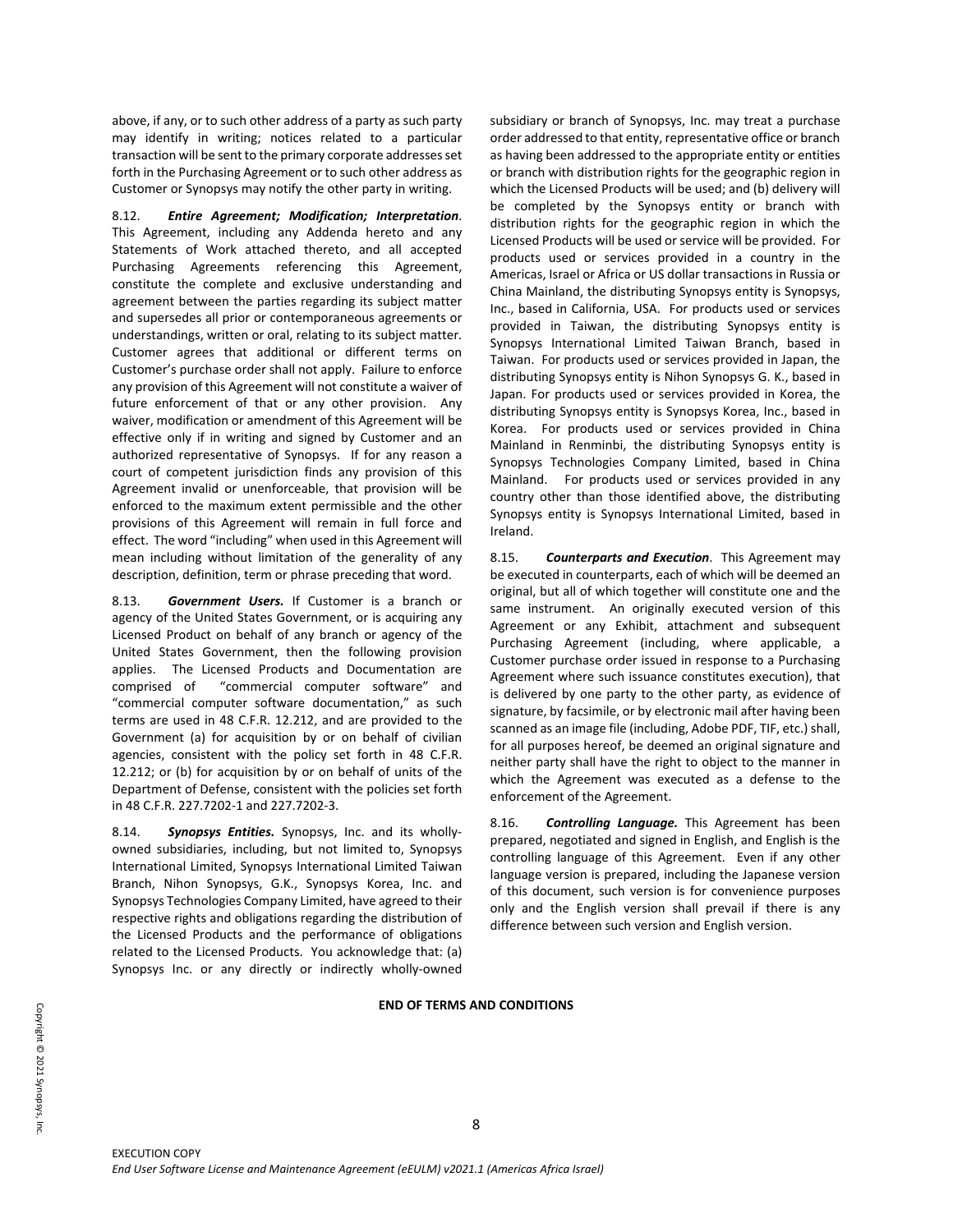1. **MAINTENANCE SERVICES**. "*Maintenance Services*" means the standard Maintenance and Support provided by Synopsys to Customer as further described below. Subject to Customer's payment of applicable fees, Synopsys will provide the following standard Maintenance Services to Customer for the period agreed by the parties in the order documentation:

## 1.1 *Maintenance and Support*.

(a) *Maintenance.* "*Maintenance*" means the provision by Synopsys to Customer of any Releases or Workarounds that are made generally available by Synopsys to customers who subscribe for Synopsys' Maintenance Services offering.

(i) A Release will be one of the following: A "*Major Release*" means a specific edition of the Licensed Product that contains major functionality changes. The content and timing of all Major Releases will be determined by Synopsys in its sole discretion. Major Releases are signified by version changes to the left of the decimal point (e.g. 2.0 -> 3.0) following the product name. A "*Minor Release*" means a specific edition of the Licensed Product that contains minor, but significant functionality changes and could include Licensed Product Updates. The content and timing of all Minor Releases will be determined by Synopsys in its sole discretion. Minor Releases are signified by version changes to the right of the decimal point (e.g. 2.5 -> 2.6) following the product name.

(ii) "*Workaround*" means a Licensed Product patch, error correction, or feasible change in operating procedures whereby the Licensed Product is made sufficiently functional so that Customer can continue to use the Licensed Product. Synopsys may provide Workarounds for a release to resolve a Service Issue for up to twelve (12) months after the earlier of (i) the date the subsequent Release is first made commercially available, and (ii) the date the current Release is no longer made available as a commercial offering by Synopsys. After such twelve (12) month period, Synopsys is not obligated to provide Workarounds but will support Customer's update of the Licensed Product to the latest Release. Where

Workarounds are to be delivered to resolve a Service Issue, Synopsys will provide Customer with a single copy of a Workaround on suitable media or shall make available the applicable Workaround for download by Customer from Synopsys' web site.

(b) *Support*. "*Support*" means the e-mail and telephone technical services that Synopsys offers regarding the use and function of the Licensed Product. Synopsys will provide Support and respond to Service Issues as further described below. A "*Service Issue*" is a Customer inquiry regarding the functionality or use of the Licensed Product. Customer agrees that Synopsys' Support obligations concerning the Licensed Product's use with third party products, including compilers, operating systems and other Licensed Product, shall be limited to those items set forth in the Documentation. Service Issues are assigned a classification at the time of Customer's initial contact with Synopsys, and are classified according to the severity levels set forth below. Synopsys will initially respond in accordance with the response times applicable to Service Issues reported by telephone or e-mail during Synopsys' regular service hours for the applicable region as set forth below. Failure to contact Customer within the response time period because Customer is unavailable (*e.g.,* phone busy, no answer, in a meeting, or out of the office) does not constitute Synopsys' noncompliance with the response commitment. Customer shall cooperate with Synopsys to provide reproducible results for any errors reported. Synopsys' ability to provide Support will depend, in some cases, on the ability of Customer's representatives to provide accurate and detailed information and to aid Synopsys in handling a Service Issue. Customer shall provide Synopsys with reasonable access to Customer systems, premises and staff as needed to provide Support. Synopsys will provide Support for each Release for at least eighteen (18) months after the subsequent Release is first made commercially available. After such period, Synopsys will provide Support, as needed, to Customer to update its use of the Licensed Product to the latest Release of the Licensed Product.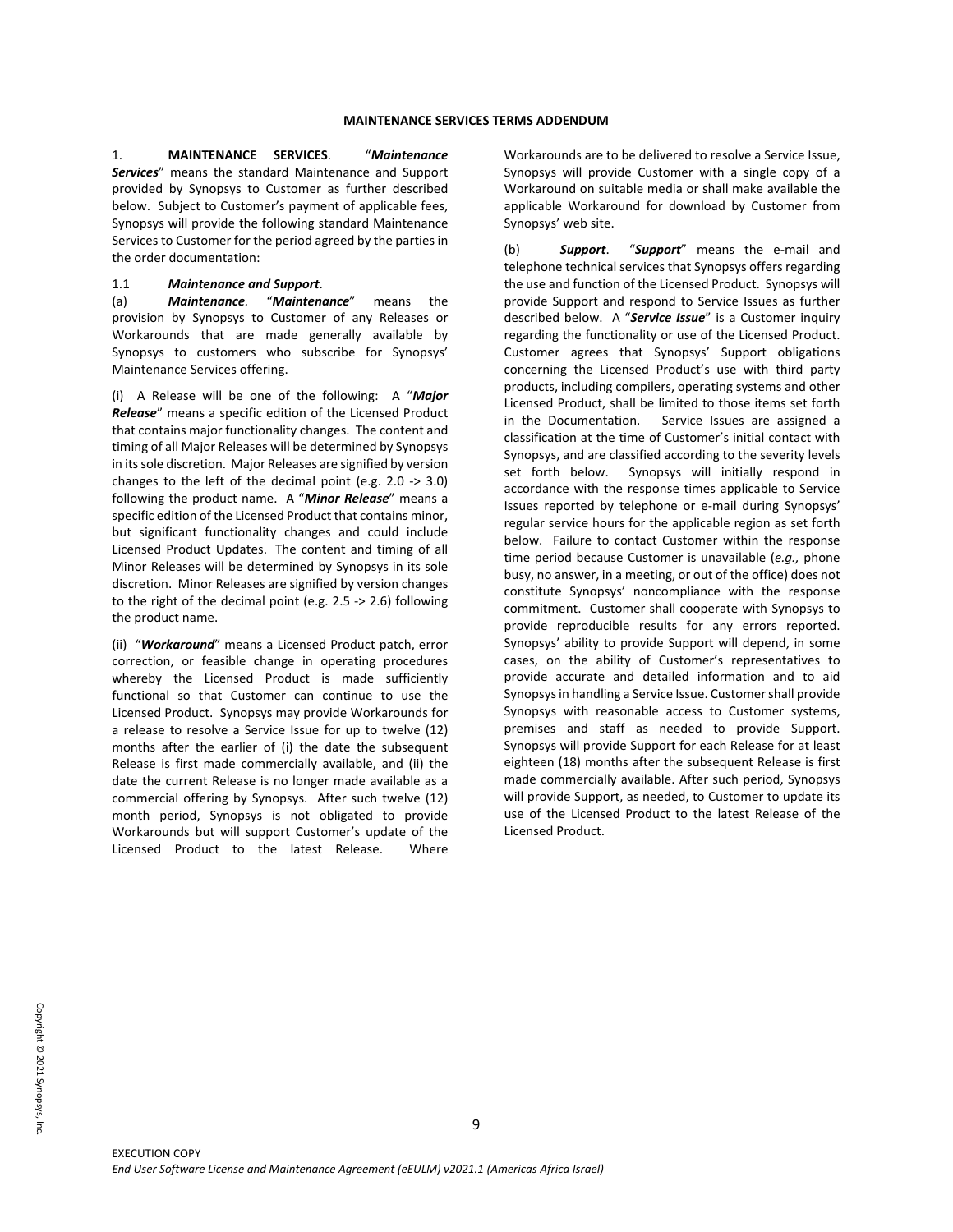| <b>Service Issue Classification</b>                                                                                                                                                                                             | <b>Response Time</b>      | <b>Next Steps</b>                                                                                                                                                                                                                 |
|---------------------------------------------------------------------------------------------------------------------------------------------------------------------------------------------------------------------------------|---------------------------|-----------------------------------------------------------------------------------------------------------------------------------------------------------------------------------------------------------------------------------|
| Severity P1-Critical Business Impact: Licensed<br>Product is not functioning or is stopped or<br>severely impacted so that Customer cannot<br>reasonably continue use of Licensed Product and<br>no Workaround is available.    | One business day          | Once the Service Issue is verified, Synopsys will<br>engage development staff during Synopsys'<br>business hours (but in no event later than 12<br>hours after the Service Issue is verified) until a<br>Workaround is achieved.  |
| Severity P2-Major Business Impact: Licensed<br>Product is functioning inconsistently causing<br>significantly impaired Customer usage and<br>productivity, such as periodic work stoppages<br>and feature crashes.              | One business day          | Once the Service Issue is verified, Synopsys will<br>engage development staff during Synopsys'<br>business hours (but in no event later than 24<br>hours after the Service Issue is verified) until a<br>Workaround is achieved.  |
| Severity P3-Minor Business Impact: Licensed<br>Product is functioning inconsistently causing<br>slightly<br>impaired Customer<br>usage<br>and<br>productivity but Customer can work around such<br>inconsistency or impairment. | Two business days         | Once the Service Issue is verified, Synopsys will<br>consider a Workaround, if appropriate in<br>Synopsys' sole discretion, and Licensed Product<br>enhancements for such Service Issue for inclusion<br>in a subsequent Release. |
| Severity P4-No Business Impact: Licensed<br>Product is functioning consistently but Customer<br>requests minor changes in Licensed Product such<br>as Documentation updates, cosmetic defects or<br>enhancements.               | Three<br>business<br>days | Once contact has been made with Customer,<br>Synopsys will consider Licensed<br>Product<br>enhancements for inclusion in a subsequent<br>Release.                                                                                 |

(c) *Customer Point of Contact.* Customer will designate a specific individual to be the primary point of contact for Maintenance Service communications with Synopsys and will deliver contact information for such individual to Synopsys' support team.

1.2 *Exclusions to Maintenance Services*. Maintenance Services do not include the right to access new or bundled product offerings made available by Synopsys, unless licenses for such offerings are separately purchased. Synopsys will not have any obligation to provide Maintenance Services for problems in the operation or performance of the Licensed Product to the extent caused by any of the following: (a) modifications to the Licensed Product made by a party other than Synopsys; (b) Customer's use of the Licensed Product other than as authorized by the applicable agreement licensing the Licensed Product to Customer or as provided in the Documentation; or (c) Customer's use of releases other than those releases of the Licensed Product covered by Maintenance Services, (d) Customer's failure to use any error corrections or updates thereto provided by Synopsys to address such problem, or (e) use of scripts or other deliverables provided to Customer under On-Site Support services. If, in its sole discretion, Synopsys determines that a problem in the operation or performance of the Licensed Product is caused by the foregoing, then Synopsys will notify Customer promptly and have no further Maintenance Service obligations related to such problem. If Customer requests services beyond standard Maintenance Services, Synopsys will have the right to invoice Customer at Synopsys' then-current published time and materials rates for the provision of such services.

### 2. **HOURS OF SERVICE AND CONTACT INFORMATION.**

For Customers located in Europe:

| Contact us by: | At.                  | During                 |
|----------------|----------------------|------------------------|
| Email          | software-integrity-  | $9:00 - 17:00$ UK time |
|                | support@synopsys.com |                        |
| <b>Phone</b>   | +44 (0) 1276 400352  | $9:00 - 17:00$ UK time |

For Japanese-language support: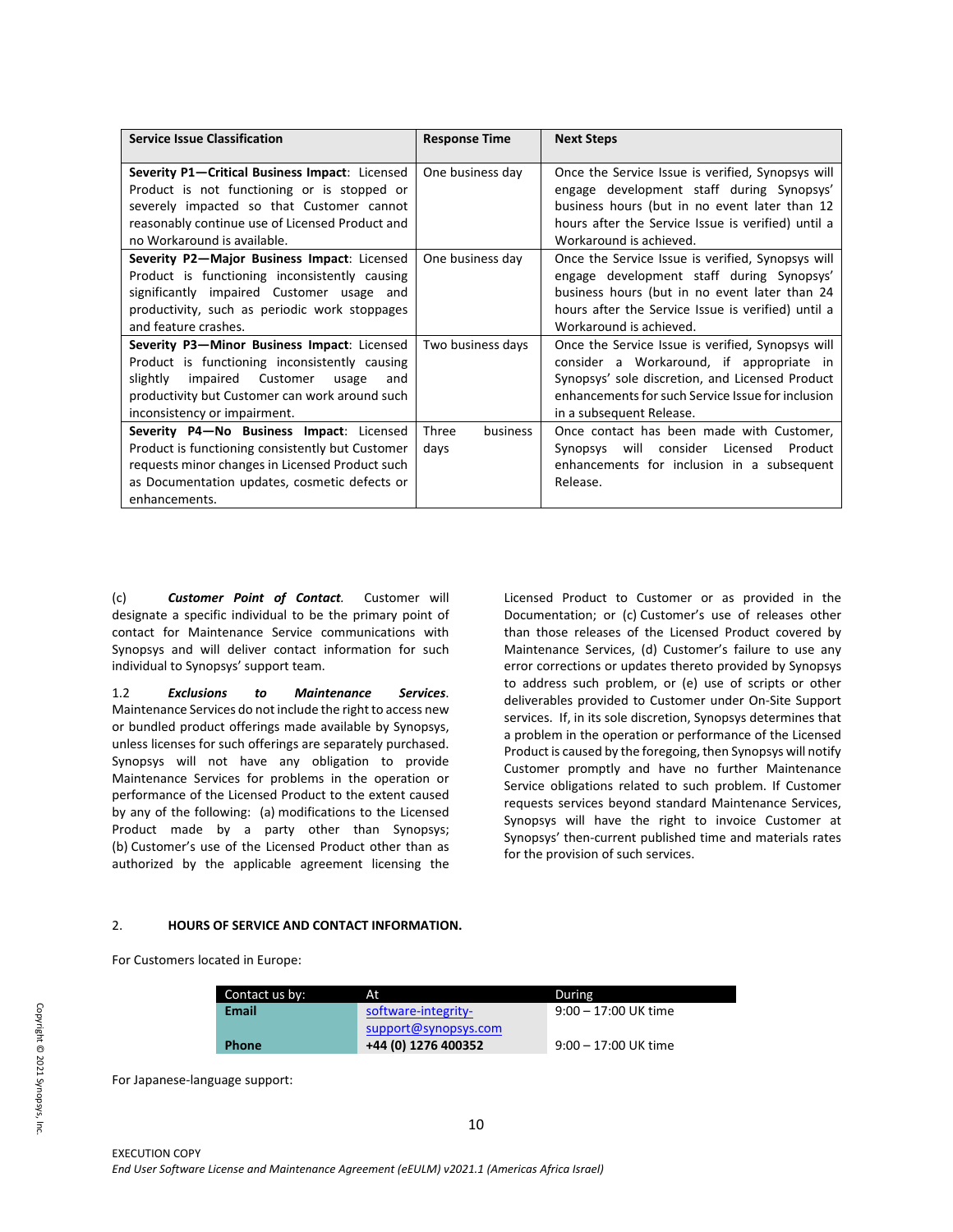| Contact us by: | At                          | During          |
|----------------|-----------------------------|-----------------|
| Email          | software-integrity-support- | $9am - 5pm JST$ |
|                | japan@synopsys.com          |                 |
| <b>Phone</b>   | +81-03-6746-3666            | $9am - 5pm JST$ |

For Korean-language support:

| Contact us by: | At                          | During        |
|----------------|-----------------------------|---------------|
| Email          | software-integrity-support- | 9am – 5pm KST |
|                | korea@synopsys.com          |               |
| <b>Phone</b>   | +82-2-3404-9332             | 9am – 5pm KST |

For Mandarin-language support:

| Contact us by: | At                          | During          |
|----------------|-----------------------------|-----------------|
| Email          | software-integrity-support- | $9am - 5pm CST$ |
|                | china@synopsys.com          |                 |
| <b>Phone</b>   | +86-4006-966-606            | 9am – 5pm CST   |

For Customers located in India:

| Contact us by: | At                     | During             |
|----------------|------------------------|--------------------|
| <b>Email</b>   | software-integrity-    | $9:00 - 17:00$ IST |
|                | support@synopsys.com   |                    |
| <b>Phone</b>   | +91-(0)80 6751 1888 or | $9:00 - 17:00$ IST |
|                | 1(800) 419-4311        |                    |

For all other Customers:

| Contact us by: | At                   | During                 |
|----------------|----------------------|------------------------|
| <b>Email</b>   | software-integrity-  | 7am – 6pm Pacific Time |
|                | support@synopsys.com |                        |
| <b>Phone</b>   | +1 800-873-7793 or   | 7am – 6pm Pacific Time |
|                | +1 415.321.5239      |                        |

All contact information is subject to change upon notice from Synopsys. Closed on public holidays.

# **END OF MAINTENANCE SERVICES TERMS ADDENDUM**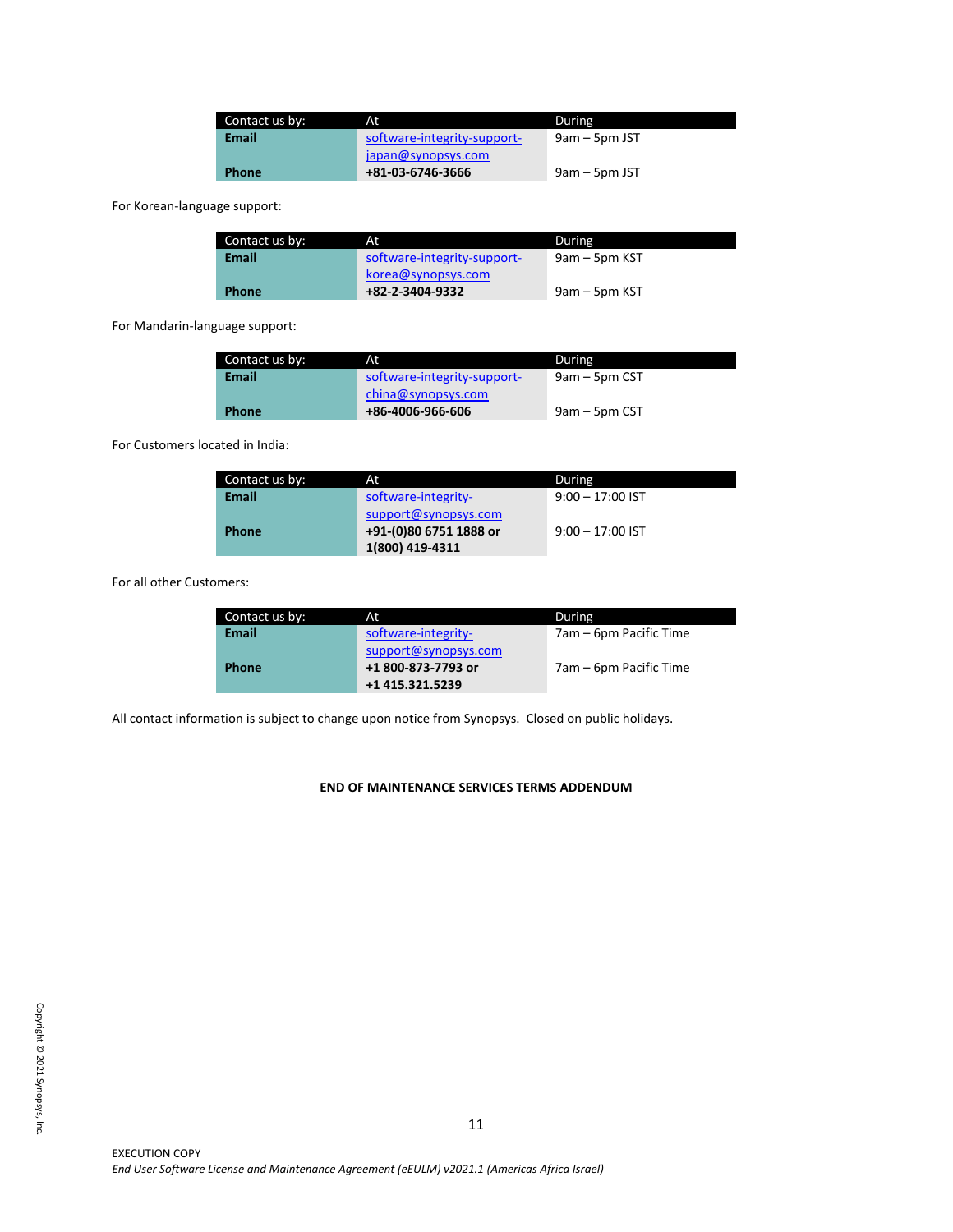## 1. **SERVICES**

1.1. *Services.* In connection with Customer's use of the Licensed Product, Customer may retain Synopsys to provide Customer with the services set out in the applicable Purchasing Agreement, Customer Success Package and/or Statement of Work to the Agreement (collectively the "*Services*").

1.2. *Purchasing Agreements*; *Statements of Work*. To order Services, Customer shall enter into (a) written statements of work (each a "*Statement of Work*") identifying the Services or (b) Purchasing Agreements identifying the Services to be performed. Each Purchasing Agreement and/or Statement of Work must reference this Agreement.

1.3. *Performance of Services*. The Services shall be performed solely in relation to the licenses to the Licensed Product granted by Synopsys to Customer under the Agreement. Nothing in this Addendum grants Customer any rights to the Licensed Product other than as explicitly stated herein. If Synopsys personnel are working on Customer's premises: (a) Customer will provide a safe and secure working environment for such personnel; and (b) Synopsys will comply with all reasonable workplace safety and security standards and policies that are applicable to Customer's employees and of which Customer notifies Synopsys in writing and in advance of the commencement of any Services.

1.4. *Customer Responsibilities.* Customer will provide Synopsys with access to Customer's sites and facilities during Customer's normal business hours as reasonably required by Synopsys to perform the Services. Customer will also make available to Synopsys any data, information and any other materials reasonably required by Synopsys to perform the Services, including, but not limited to, any data, information or materials specifically identified in the Statement of Work (collectively, "*Customer Materials*").

1.5. *Relationship of the Parties*. Synopsys is performing the Services as an independent contractor, not as an employee, agent, joint venturer or partner of Customer. Synopsys acknowledges and agrees that its personnel are not eligible for or entitled to receive any compensation, benefits or other incidents of employment that Customer makes available to its employees. Accordingly, for a period of twelve (12) months following the completion of the Services, Customer agrees not to directly or indirectly solicit for employment any Synopsys

employees or contractors, provided that a job posting available to the general public shall not be deemed such a solicitation.

2. **FEES AND EXPENSES.** Customer will pay Synopsys fees in accordance with the terms set forth in the applicable Purchasing Agreement or Statement of Work. In addition, Customer will reimburse Synopsys for all reasonable and customary travel, lodging and other related expenses incurred by Synopsys or its personnel in connection with the performance of the Services upon being provided with receipts and other documentation for all such expenses.

3. **OWNERSHIP.** Material and associated intellectual property rights developed by a party prior to or outside of the scope of a Customer Success Package, Statement of Work or Purchasing Agreement ("*Pre-Existing Material*") shall be, as between the parties, owned by the developing party. Synopsys shall own all rights, title and interest in all scripts, methodologies, processes, and documentation, and all intellectual property rights therein, developed during the provision of the Services involving (i) implementation or installation of Licensed Products into Customer's environment, (ii) configuration of workflow or reporting capabilities of the Licensed Product, and (iii) optimization of the use of the Licensed Product in Customer's environment (collectively, the "*Synopsys-Owned Work Product*"). Synopsys hereby grants to Customer, for the license term applicable to the Licensed Product licensed to Customer under the applicable Purchasing Agreement, a nonexclusive, worldwide, right to use, reproduce and create derivative works of any Pre-Existing Material owned by Synopsys and incorporated into deliverables of the Services, and the Synopsys-Owned Work Product, for Customer's internal business purposes to aid in Customer's use of Licensed Product licensed by it.

4. **SERVICES WARRANTY**. Synopsys warrants that the Services will be performed in a professional and workmanlike manner consistent with applicable industry standards. If Synopsys receives from Customer a written notice of the Service's non-conformance with the provisions set forth in this Section 4, Synopsys will, as Customer's sole and exclusive remedy and Synopsys' entire liability for any breach of the foregoing warranty, at Synopsys' sole option and expense, promptly re-perform the Services or refund to Customer the fees paid for the Services. THE FOREGOING STATES CUSTOMER'S SOLE AND EXCLUSIVE REMEDY FOR WARRANTY CLAIMS RELATED TO THE SERVICES.

## **END OF ONSITE SUPPORT SERVICES ADDENDUM**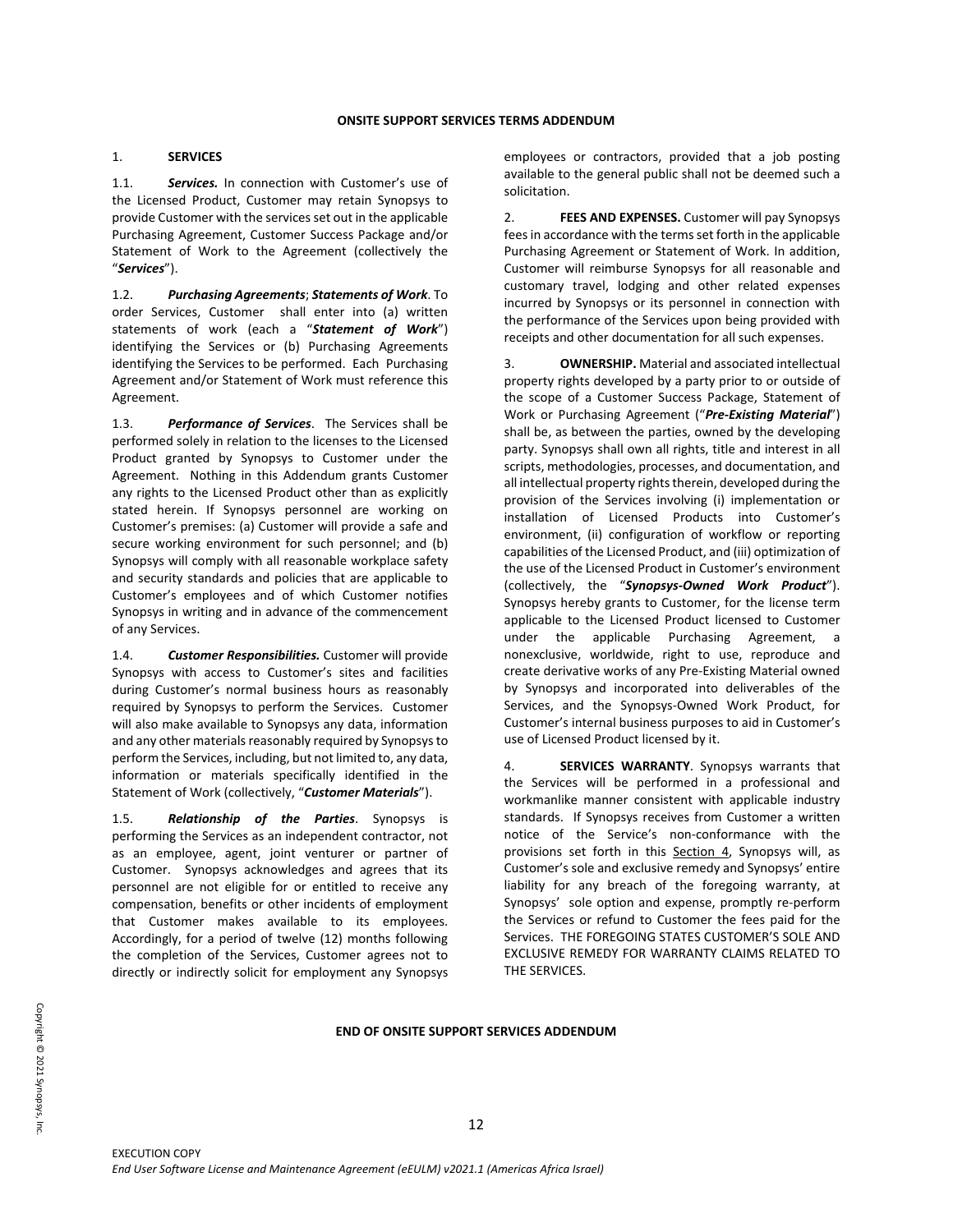1. **SEEKER; DEFENSICS.** If Customer has purchased a license to the Licensed Products known as either Seeker ("*Seeker*") or Defensics ("*Defensics*"), the following additional terms apply:

### 1.1. *Seeker*

1.1.1. *Use in Test Environment Only*. SEEKER IS AN AUTOMATED TESTING SOLUTION DESIGNED TO BE USED IN NON-PRODUCTION ENVIRONMENTS ONLY. As part of the processes completed by Seeker, Seeker will automatically generate requests to the applicable Customer website, thus activating various website and associated database operations. Such processes may add to, modify, tamper with, and /or delete any persistent data contained in such site or in such database. CUSTOMER IS HEREBY ADVISED TO EXCLUDE ALL WEBSITES FOR WHICH CUSTOMER DOES NOT WANT SEEKER TO PERFORM SUCH OPERATIONS. SUCH OPERATIONS MAY ALSO BE DISABLED FROM THE SETTINGS- >TEST/GENERAL SCREEN.

1.1.2. *Purpose; Data Modification; Data Collection.* Customer understands that Seeker is software that conducts certain tests by (i) gathering data and information from the environments, websites, software products, databases, and servers in which it operates and potentially saving such data and information in the database of Seeker, and (ii) potentially changing, deleting, or otherwise altering such data and information. Customer further understands that Seeker is designed to be used solely as part of a development and test environments, which are not production environments.

1.1.3. *Use of Customer End User Information.* Seeker uses sample end user data (including names, passwords, addresses, account numbers, credit card numbers and other data) that has been created for use in the operations performed by Seeker ("**Test/Form Data**"). Customer end user data used in Customer's production website, database and server environment may contain Personally Identifiable Information (as defined under U.S. law), Personal Data (as defined under European Union law and the implementing regulations of its member states) and other data regulated by U.S. and international law (collectively, "*Regulated*  Data"). In the event that Customer provides Synopsys access to such Regulated Data for purposes of the performance of Synopsys Maintenance Services or otherwise, as between Synopsys and Customer, Synopsys shall be deemed a data processor and Customer shall be deemed the data controller with respect to such Regulated Data. CUSTOMER IS HEREBY ADVISED TO USE THE

SUPPLIED TEST/FORM DATA ONLY IN THE OPERATION OF SEEKER. CUSTOMER IS HEREBY FURTHER ADVISED THAT THE USE OF REGULATED DATA IN SEEKER OPERATIONS IS A VIOLATION OF THE TERMS AND CONDITIONS OF THIS AGREEMENT. IN THE EVENT THAT CUSTOMER USES REGULATED DATA IN SEEKER OPERATIONS, CUSTOMER SHALL HOLD SYNOPSYS HARMLESS FROM ANY LIABLITY RESULTING FROM SUCH USE.

1.1.4. *Credit Card Usage*. As part of Seeker's operations, Seeker will automatically test credit card forms, creating credit card transactions using such credit card forms using Test/Form Data. CUSTOMER SHALL BE SOLELY RESONSIBLE TO ENSURE THAT ANY ALL TESTED ENVIRONMENTS, APPLICATIONS, DATABASES, AND SERVERS CONTAIN TEST/FORM DATA ONLY. CUSTOMER IS HEREBY ADVISED TO USE TEST CREDIT CARD FORMS ONLY, AND TO DISCONNECT TESTED WEBSITES FROM PRODUCTION TRANSACTION SERVERS PRIOR TO TESTING. SUCH OPERATIONS MAY ALSO BE DISABLED FROM THE SETTINGS->TEST/GENERAL SCREEN. SYNOPSYS SHALL BEAR NO LIABILITY FOR AND CUSTOMER SHALL BE SOLELY RESPONSIBLE FOR AND SHALL HOLD SYNOPSYS HARMLESS IN CONNECTION WITH ANY CUSTOMER-INITIATED CREDIT CARD TRANSACTIONS RESULTING FROM THE USE OF ANY DATA OTHER THAN TEST/FORM DATA IN THE OPERATION OF SEEKER.

### 1.2. *Defensics*

1.2.1. *Use in Test Environment Only*. DEFENSICS IS AN automated TESTING SOLUTION DESIGNED TO BE USED IN NON-PRODUCTION ENVIRONMENTS ONLY. As part of the processes completed by Defensics, Defensics will automatically test specific protocols of Customer software identified by Customer. Such protocols may add to, modify, tamper with, and /or delete portions of the software under test, and may disable software functionality in production environments. CUSTOMER IS HEREBY ADVISED NOT TO USE DEFENSICS IN ANY PRODUCTION ENVIRONMENT.

2. **DISCLAIMER***.* CUSTOMER IS NOT LICENSED TO USE SEEKER OR DEFENSICS IN PRODUCTION ENVIRONMENTS; IN THE EVENT THAT CUSTOMER USES EITHER SEEKER OR DEFENSICS IN PRODUCTION ENVIRONMENTS, SYNOPSYS SHALL BEAR NO RESPONSIBILITY FOR SUCH USES AND CUSTOMER SHALL BEAR ALL LIABILITY FOR SUCH USES AND SHALL HOLD SYNOPSYS HARMLESS IN CONNECTION WITH ANY LIABILITY RESULTING FROM SUCH CUSTOMER USES.

### **END OF SPECIAL TERMS AND CONDITIONS ADDENDUM**